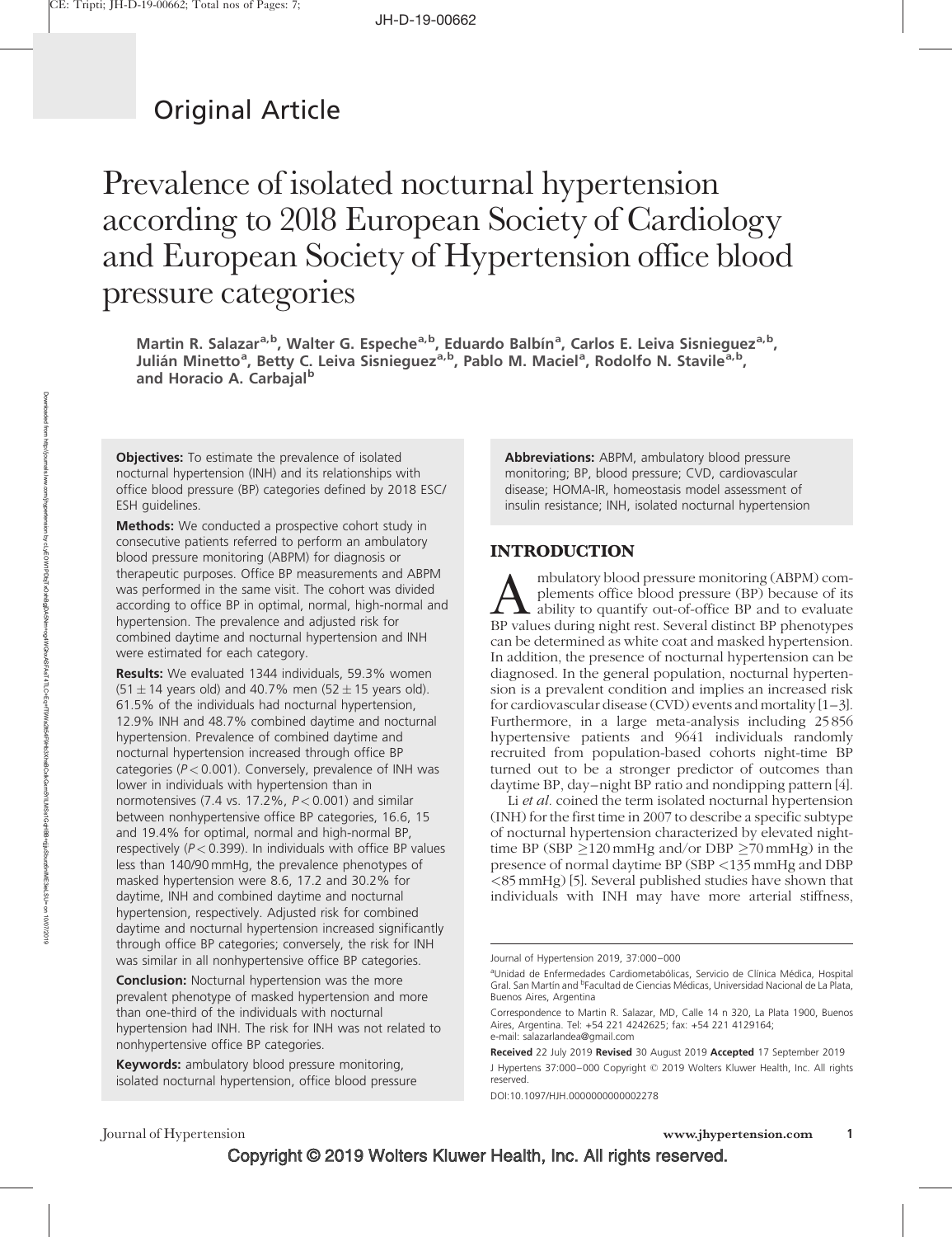cardiac damage and an increased risk of CVD events and mortality [6–9].

Most individuals with INH have normal office BP, so, it frequently is a 'masked' condition [10]. The confluence of increased organ damage, CVD events and mortality risk, and a failure to be diagnosed by conventional clinic BP measurement, makes INH a clinically important phenotype. Furthermore, a recently published study performed in children and young adults showed that 8% of the sample had masked INH, suggesting that the condition could be an early manifestation of hypertensive disease [11]. In this context, knowledge of the relationships among INH and data obtained at the clinical evaluation could be important in order to decide whether the search for nocturnal hypertension is necessary or not. However, this issue has not been extensively studied. In consequence, the aim of the present study was to estimate the prevalence of INH and its relationships with the office BP categories defined by 2018 European Society of Cardiology and European Society of Hypertension (ESC/ESH) guidelines [12].

# MATERIAL AND METHODS

The sample included consecutively evaluated patients, between November 2013 and February 2019, at the Cardiometabolic Diseases Unit of Hospital San Martín (La Plata, Argentina). The patients were referred from clinics, cardiologists and general practice in order to perform an ABPM for diagnosis or therapeutic purposes. Written informed consent was obtained. Women with suspected hypertensive disorders of pregnancy were excluded. Only data from the first evaluation was analyzed.

The prospectively designed protocol for BP evaluation was as follows. Step 1: a specially trained nurse, at the end of a  $\sim$ 15 min interview, performed three BP measurements employing a validated oscillometric automatic BP device (OMRON HEM 705 CP; Omron, Kyoto, Japan) and cuff and bladder dimensions according to the arm circumference [12]. The measurements were made with the patient in a sitting position, with his back supported, without crossing the legs, with both feet on the floor, with the arm uncovered, supported and at heart level, and without speaking. Office BP was defined as an average of these three determinations; office hypertension was defined as BP at least 140/90 mmHg. Step 2: immediately after, an ABPM was initiated with a validated monitor (Spacelabs 90207; Spacelabs, Snowqualmie, Washington, USA). Measurements were scheduled every 15min during the day and every 20min at night. Only ABPMs with at least 70% successful measurements and at least one record per hour were considered valid. Night-time and daytime periods were defined taking into account the patient's schedule. INH was defined as a night-time SBP at least 120 mmHg and/or DBP at least 70mmHg and a daytime BP less than 135/ 85mmHg; isolated daytime hypertension was defined as a daytime SBP at least 135 mmHg and/or DBP at least 85mmHg and a night-time BP less than 120/70 mmHg; combined daytime and nocturnal hypertension was defined as a night-time SBP at least 120mmHg and/or DBP at least 70mmHg and a daytime SBP at least 135 mmHg and/or DBP at least 85mmHg; ABPM normotension was defined as a

night-time BP less than 120/70 mmHg and a daytime BP less than 135/85 mmHg [5].

An epidemiological chart including self-reported antecedents of CVD, smoking, dyslipidemia, diabetes and antihypertensive drug use was performed. Weight was determined with individuals wearing light clothes and no shoes. Height was also measured without shoes, using a metallic metric tape. BMI was calculated using the formula weight  $(kg)/\text{height}^2$  (m). Waist circumference was measured with a relaxed abdomen using a metallic metric tape on a horizontal plane above the iliac crest; neck circumference was measured in the middle of the neck, between the mid-cervical spine and the superior line of the cricothyroid membrane in a standing position. In order to evaluate the quality of habitual nocturnal resting, usual sleep duration, frequent arousals, loud snoring and unintentional daytime sleep were investigated.

The sample was divided according to 2018 ESC/ESH guidelines for the management of arterial hypertension in the following four office BP categories [12]: optimal, normal, high-normal and hypertension. The prevalence of isolated daytime, INH and combined daytime and nocturnal hypertension was estimated for each category of office BP in the whole sample, and separately in individuals with and without antihypertensive drugs.

The clinical characteristics of the ABPM phenotypes (normotension, isolated daytime hypertension, INH and combined daytime and nocturnal hypertension) were compared in individuals with office BP less than 140/90 mmHg, separately in untreated (masked hypertension) and treated individuals (masked uncontrolled hypertension).

Continuous variables were expressed as mean and standard deviation (SD); comparison between groups were made using one-way ANOVA with post hoc Bonferroni test. Categorical variables were expressed as percentage and were compared with  $\chi^2$  or Fisher's exact test.

The adjusted relative risks (compared with optimal office BP) for both, combined daytime and nocturnal hypertension and INH were estimated for each office BP category using binary logistic regression. The model-building process was made in two blocks. In the first block, the office BP categories were included; in the second block, covariates (age, sex, BMI, waist and neck circumferences, and antihypertensive drugs) were included using a conditional forward stepwise method (probability for stepwise, entry: 0.05, removal: 0.10). The adjusted relative risks were expressed as odd ratio (OR) with a confidence interval of 95% (95% CI).

Data were analyzed using SPSS and P values less than 0.05 (two-tailed) were considered significant.

## RESULTS

One thousand, three hundred and seventy-two consecutive patients were evaluated; 28 were excluded because their ABPM did not meet prespecified quality criteria. The remaining 1344 individuals, 797 (59.3%) women, 51  $\pm$  14 years old and 547 (40.7%) men, 52  $\pm$  15 years old, were included in the present analysis. Mean office BP was  $137 \pm 18/82 \pm 12$ mmHg, mean BMI was  $30.2 \pm 5.8$  kg/m<sup>2</sup>; 14.1% were current smokers and 9.5, 8.1 and 3.2% had antecedents of diabetes, dyslipidemia and CVD, respectively.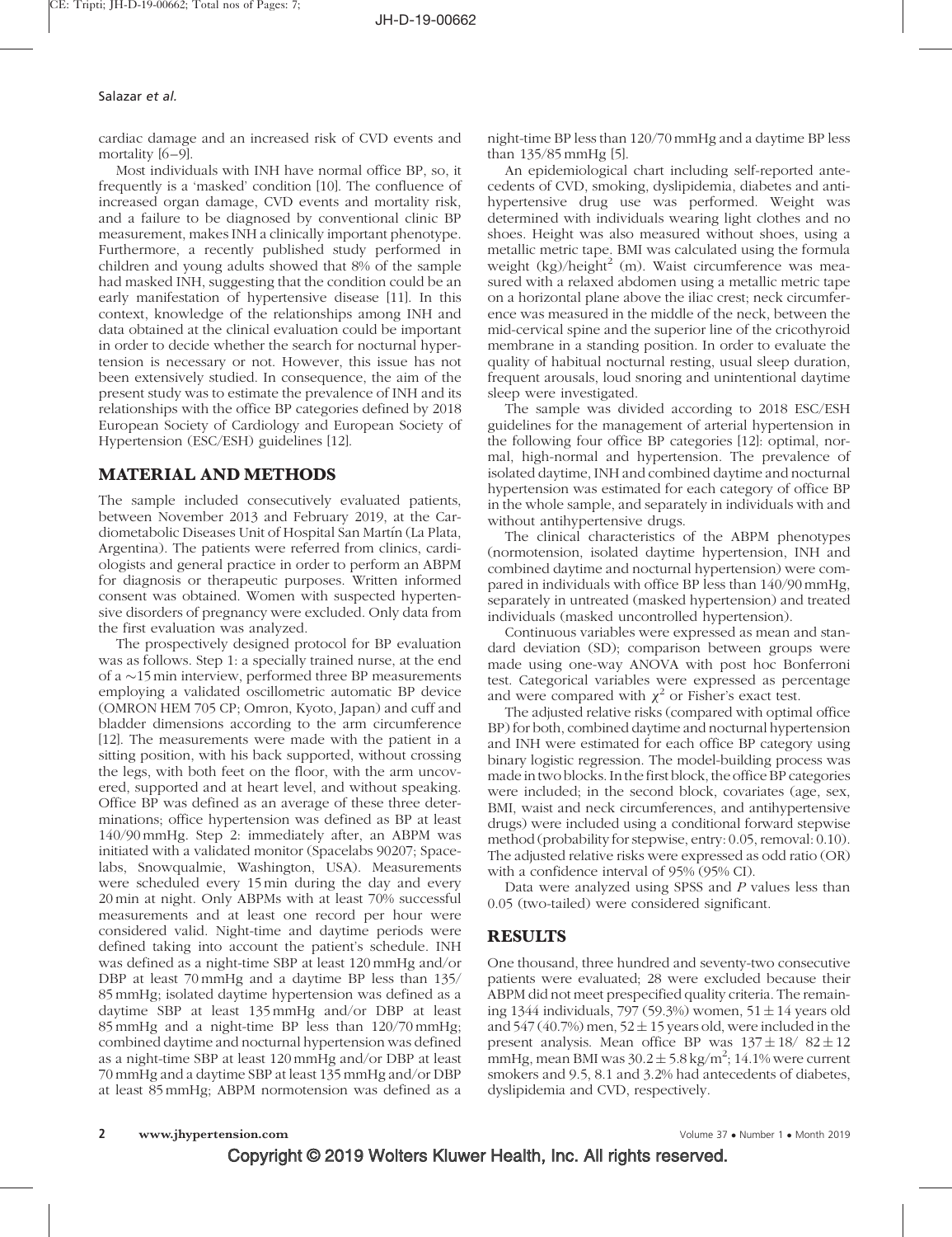|  |  |  | TABLE 1. Characteristics of the individuals according to office blood pressure categories |
|--|--|--|-------------------------------------------------------------------------------------------|
|  |  |  |                                                                                           |

|                                 | <b>Office BP categories</b> |                      |                         |                            |         |  |  |  |
|---------------------------------|-----------------------------|----------------------|-------------------------|----------------------------|---------|--|--|--|
|                                 | Optimal ( $n = 205$ )       | Normal ( $n = 233$ ) | High normal $(n = 310)$ | Hypertension ( $n = 596$ ) | P       |  |  |  |
| Age (years)                     | $47 \pm 16$                 | $49 \pm 15$          | $52 \pm 16$             | $54 \pm 14$                |         |  |  |  |
| Women (%)                       | 77.1                        | 66.7                 | 54.2                    | 54.5                       | < 0.001 |  |  |  |
| Antihypertensive drugs (%)      | 38.0                        | 39.9                 | 44.8                    | 54.7                       | < 0.001 |  |  |  |
| Diabetes (%)                    | 10.2                        | 5.6                  | 8.7                     | 11.2                       | 0.085   |  |  |  |
| Dyslipidemia (%)                | 7.8                         | 9.0                  | 10.3                    | 7.7                        | 0.576   |  |  |  |
| Previous CVD (%)                | 2.4                         | 0.4                  | 2.6                     | 4.9                        | 0.008   |  |  |  |
| Current smoking (%)             | 14.8                        | 18.0                 | 11.6                    | 13.6                       | 0.192   |  |  |  |
| BMI $(kq/m2+)$                  | $29.1 \pm 6.3$              | $29.4 \pm 5.8$       | $30.4 \pm 5.5$          | $30.9 \pm 5.7$             | < 0.001 |  |  |  |
| Waist circumference (cm)        | $97 \pm 16$                 | $99 \pm 14$          | $102 \pm 13$            | $103 \pm 15$               | < 0.001 |  |  |  |
| Neck circumference (cm)         | $38 \pm 6$                  | $39 + 5$             | $39 + 4$                | $40 + 7$                   | < 0.001 |  |  |  |
| Systolic office BP (mmHg)       | $111 \pm 7$                 | $124 \pm 4$          | $134 \pm 4$             | $153 \pm 14$               | < 0.001 |  |  |  |
| Diastolic office BP (mmHq)      | $68 + 7$                    | $75 \pm 6$           | $79\pm8$                | $90 \pm 11$                | < 0.001 |  |  |  |
| Systolic diurnal ABPM (mmHg)    | $122 \pm 12$                | $129 \pm 10$         | $132 \pm 11$            | $142 \pm 14$               | < 0.001 |  |  |  |
| Diastolic diurnal ABPM (mmHg)   | $76 \pm 10$                 | $80 \pm 8$           | $82 \pm 9$              | $88 \pm 12$                | < 0.001 |  |  |  |
| Systolic nocturnal ABPM (mmHg)  | $112 \pm 14$                | $116 \pm 13$         | $119 \pm 12$            | $128 \pm 16$               | < 0.001 |  |  |  |
| Diastolic nocturnal ABPM (mmHq) | $64 \pm 9$                  | $67 + 9$             | $69 \pm 10$             | $75 \pm 12$                | < 0.001 |  |  |  |

Continuous variables expressed as mean ± standard deviation and proportions as percentage (%). ABPM, ambulatory blood pressure monitoring; BP, blood pressure.

In the overall study cohort, the prevalence of office BP categories were optimal 15.3%, normal 17.3%, high-normal 23.1% and hypertension 44.3%. Table 1 shows the characteristics of the individuals according to office BP categories. Obesity indicators and daytime and nocturnal ambulatory BP values increased through office BP categories.

According to the ABPM results, 827 (61.5%) of the individuals had nocturnal hypertension, 12.9% had INH and 48.7% had combined daytime and nocturnal hypertension. The prevalence of combined daytime and nocturnal hypertension increased thought office BP categories: 12.2, 33, 40 and 71.8% for optimal, normal, high-normal and hypertension respectively  $(P < 0.001)$ . On the other hand, the prevalence of INH was lower in individuals with office hypertension than in normotensive ones (7.4 vs. 17.2%,  $P < 0.001$ ), and similar between nonhypertensive office BP categories, 16.6, 15 and 19.4% for optimal, normal and highnormal BP, respectively  $(P < 0.399)$ .

There were no statistically significant differences in the prevalence of diabetes  $(P=0.372)$ , current smoking  $(P=0.280)$ , and dyslipidemia  $(P=0.120)$  between individuals with vs. without nocturnal hypertension. Individuals with nocturnal hypertension had more antecedents of previous CVD, 4.2 vs. 1.5%,  $P = 0.007$ . Although nocturnal hypertension was associated with higher values of neck circumference  $(40 \pm 7 \text{ vs. } 39 \pm 4 \text{ cm}, P = 0.002)$ , other obesity indexes as BMI and waist circumference were similar  $(P = 0.138$  and  $P = 0.293$ , respectively). Remarkably, no differences were found among individuals with vs. without nocturnal hypertension in the quality of habitual nocturnal resting: loud snoring (61.8 vs. 60.2%,  $P = 0.550$ , frequent arousals (5.7 vs. 6.0%,  $P = 0.811$ ) or unintentional daytime sleep (4.2 vs. 4.6%,  $P = 0.721$ .

Six hundred and thirty-three individuals (47.3%) were on antihypertensive treatment when the ABPM was performed. The relationships of combined daytime and nocturnal hypertension and INH with office BP categories were similar in individuals with or without antihypertensive drug treatment (Fig. 1).

In individuals with office BP less than 140/90 mmHg  $(n = 748)$ , the prevalence of different phenotypes of hypertension (masked hypertension) was 8.6, 17.2 and 30.2% for isolated daytime hypertension, INH, and combined daytime and nocturnal hypertension, respectively. The prevalence of INH was similar for treated vs. untreated patients (16 vs. 19%,  $P = 0.277$ ). Remarkably, 129/173 (74.9%) of INH had normal office BP (masked INH). Comparing INH individuals with office hypertension, individuals with masked INH (office BP <140/90 mmHg) were younger  $(52 \pm 16 \text{ vs. } 59 \pm 12 \text{ years old}, P=0.006)$  and less obese  $(BMI \ 30.5 \pm 5.6 \ vs. \ 32.7 \pm 6.8 \ kg/m^2, \ P = 0.041;$  waist circumference  $102 \pm 13$  vs.  $107 \pm 14$  cm,  $P = 0.026$ ). There was no difference in sex  $(P=0.705)$ , current smoking  $(P = 0.211)$  and self-reported antecedents of diabetes  $(P = 0.962)$ , dyslipidemia  $(P = 0.140)$  and CVD  $(P = 0.846)$ .

Characteristics of individuals with masked hypertension are shown in Tables 2 and 3. Table 2 shows the clinical characteristics of untreated individuals and Table 3 shows the clinical characteristics of treated and controlled individuals according to ABPM phenotypes. Remarkably, patients without antihypertensive treatment with masked combined daytime and nocturnal hypertension, compared with normotensive individuals, had higher values of office BP. Conversely, patients with isolated nocturnal hypertension had similar levels of office BP but higher values of neck circumference.

The logistic regression analysis showed that adjusted risk combined daytime and nocturnal hypertension increased significantly through office BP categories; conversely, the risk of INH was similar in all nonhypertensive office BP categories and lower in patients with office hypertension (Table 4). In the multivariate models with INH as dependent variable, only age, waist circumference and neck circumference were statistically significant covariates. Remarkably, the logistic regression models including office blood pressure categories and covariates predict better the risk for combined daytime and nocturnal hypertension than the risk for INH  $(-2 \log likelihood = 1570.65$ , Cox and Snell  $r^2 = 0.146$ , Nagelkerke  $r^2 = 0.198$  vs.  $-2 \log$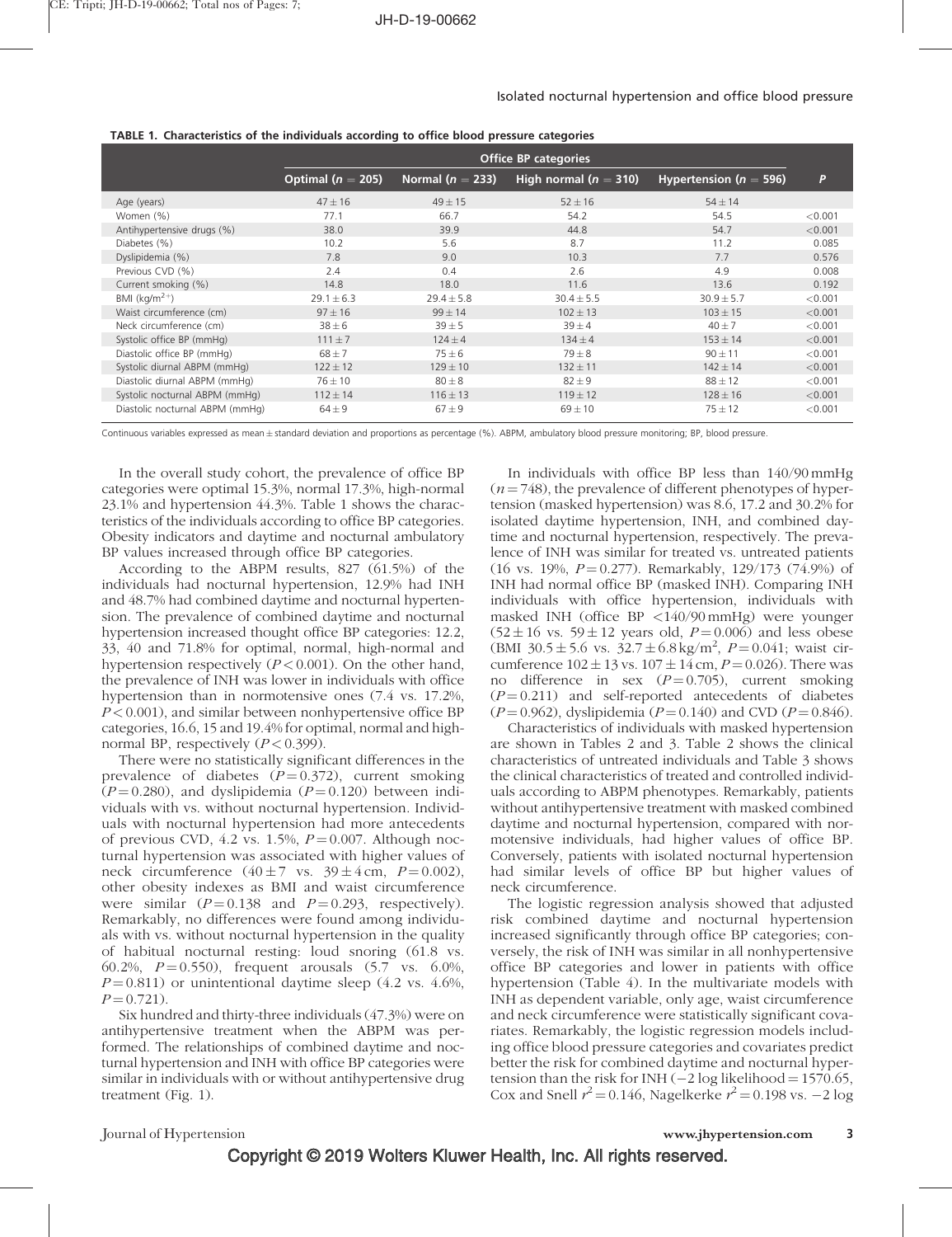

FIGURE 1 Prevalence of combined daytime and nocturnal (a) and isolated nocturnal (b) hypertension according 2018 European Society of Cardiology and European Society of Hypertension office blood pressure categories in individuals with and without antihypertensive drug treatment.

likelihood = 983.23, Cox and Snell  $r^2$  = 0.034, Nagelkerke  $r^2 = 0.064$ 

## DISCUSSION

In a recently published population-based study from Australia, Head et al. [13] showed that masked hypertension was a much more frequent cause of office misdiagnosis than white-coat hypertension (21 vs. 3%). On the basis of these results, the authors highlight the importance of outof-office BP assessments in order to effectively diagnose and treat hypertension. Our study shows that nocturnal hypertension was the most prevalent phenotype of masked hypertension and more than one-third of the individuals with nocturnal hypertension had normal ABPM during daytime activities, namely INH. Remarkably, the risk for this subtype of nocturnal hypertension was not related with nonhypertensive office BP categories.

The prevalence of INH in our study was 12.9%, a little higher to the prevalence reported in prior studies in population samples (6–10.9%) [10]. This difference could be because of a selection bias as our study was performed in patients referred in order to perform an ABPM for diagnostic or therapeutic purposes. In addition, previously published studies showed regional variations in the INH prevalence. In a multi-ethnic study, the prevalence was

|            | TABLE 2. Clinical characteristics of the normotensive untreated individuals at office according to ambulatory blood pressure monitoring |
|------------|-----------------------------------------------------------------------------------------------------------------------------------------|
| phenotypes |                                                                                                                                         |
|            | Ambulatory blood pressure monitoring phenotypes                                                                                         |

|                                 |                              | Ambulatory blood pressure monitoring phenotypes |                                         |                                      |         |                |         |
|---------------------------------|------------------------------|-------------------------------------------------|-----------------------------------------|--------------------------------------|---------|----------------|---------|
|                                 | <b>Normal</b><br>$(n = 181)$ | <b>Isolated daytime</b><br>$(n = 45)$           | <b>Isolated nocturnal</b><br>$(n = 70)$ | Daytime and<br>nocturnal $(n = 142)$ | P       | P <sup>a</sup> | pb      |
| Age (years)                     | $47 \pm 16$                  | $42 \pm 12$                                     | $47 \pm 18$                             | $46 \pm 15$                          | 0.307   | $-$            |         |
| Women (%)                       | 64.6                         | 42.2                                            | 57.1                                    | 58.5                                 | 0.052   | 0.271          | 0.255   |
| Diabetes (%)                    | 7.2                          | 2.2                                             | 8.4                                     | 4.2                                  | 0.358   | 0.709          | 0.262   |
| Current smoking (%)             | 13.8                         | 13.3                                            | 20.0                                    | 20.4                                 | 0.338   | 0.225          | 0.114   |
| Frequent arousals (%)           | 7.2                          | 4.4                                             | 5.7                                     | 6.3                                  | 0.913   | 0.786          | 0.765   |
| Unintentional daytime sleep (%) | 5.0                          | 6.7                                             | 8.6                                     | 4.9                                  | 0.686   | 0.281          | 0.986   |
| Loud snoring                    | 55.2                         | 46.7                                            | 52.9                                    | 54.9                                 | 0.760   | 0.733          | 0.954   |
| BMI $(kq/m^2)$                  | $29.8 \pm 5.8$               | $27.7 \pm 4.2$                                  | $29.9 \pm 5.1$                          | $28.6 \pm 5.6$                       | 0.045   | 1.00           | 0.359   |
| Waist circumference (cm)        | $98 \pm 16$                  | $95 \pm 12$                                     | $100 \pm 14$                            | $98 \pm 15$                          | 0.230   | $\sim$         | $\sim$  |
| Neck circumference (cm)         | $38 \pm 3$                   | $38 \pm 3$                                      | $40 \pm 9$                              | $38 \pm 4$                           | 0.005   | 0.003          | 1.00    |
| Systolic office BP (mmHq)       | $121 \pm 11$                 | $129 \pm 7$                                     | $123 \pm 12$                            | $127 \pm 9$                          | < 0.001 | 0.917          | < 0.001 |
| Diastolic office BP (mmHg)      | $73\pm8$                     | $78 + 7$                                        | $74 \pm 10$                             | $78 + 7$                             | < 0.001 | 1.00           | < 0.001 |

Continuous variables expressed as mean±standard deviation and proportions as percentage (%). BMI, body mass index; BP, blood pressure.<br>®Normal vs. isolated posturnal hyportopsion <sup>a</sup>Normal vs. isolated nocturnal hypertension

bNormal vs. combined daytime and nocturnal hypertension.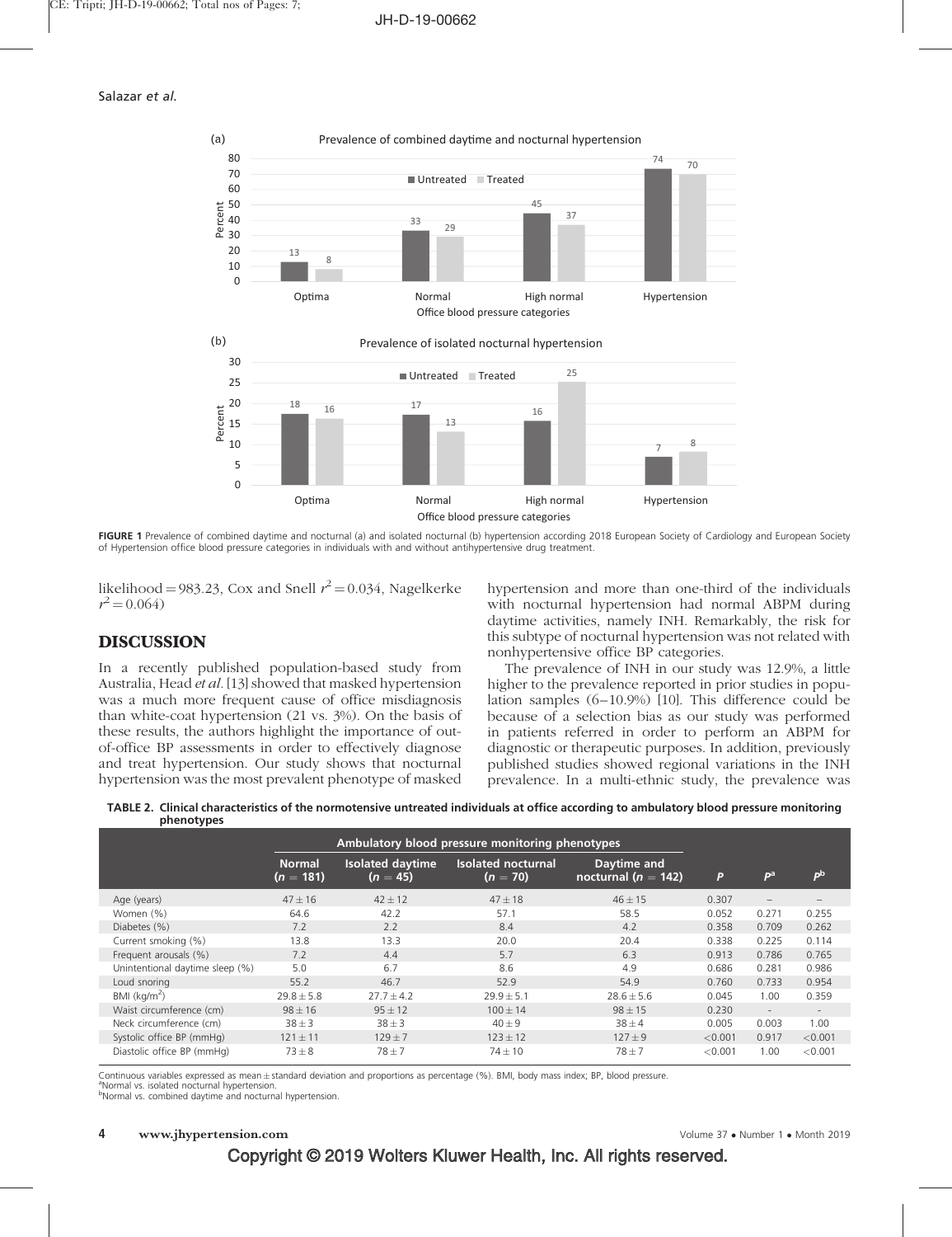|                                 |                              | Ambulatory blood pressure monitoring phenotypes |                                  |                                       |         |                                 |         |
|---------------------------------|------------------------------|-------------------------------------------------|----------------------------------|---------------------------------------|---------|---------------------------------|---------|
|                                 | <b>Normal</b><br>$(n = 148)$ | <b>Isolated daytime</b><br>$(n = 19)$           | Isolated nocturnal<br>$(n = 59)$ | Daytime and<br>nocturnal ( $n = 84$ ) | P       | P <sup>a</sup>                  | pb      |
| Age (years)                     | $54 \pm 13$                  | $51 \pm 17$                                     | $56 \pm 13$                      | $54 \pm 17$                           | 0.589   |                                 |         |
| Women (%)                       | 75.7                         | 68.4                                            | 54.2                             | 66.7                                  | 0.026   | 0.002                           | 0.140   |
| Diabetes (%)                    | 13.5                         | 5.3                                             | 15.3                             | 6.0                                   | 0.192   | 0.745                           | 0.082   |
| Current smoking (%)             | 12.8                         | 26.3                                            | 6.8                              | 7.1                                   | 0.059   | 0.326                           | 0.179   |
| Frequent arousals (%)           | 4.7                          | 5.3                                             | 8.5                              | 4.8                                   | 0.737   | 0.329                           | 1.0     |
| Unintentional daytime sleep (%) | 4.1                          | $\Omega$                                        | 3.4                              | 2.4                                   | 0.764   | 1.0                             | 0.714   |
| Loud snoring                    | 65.5                         | 68.4                                            | 79.7                             | 61.9                                  | 0.143   | 0.046                           | 0.579   |
| BMI $(kq/m2)$                   | $31.3 \pm 6.5$               | $28.2 \pm 6.0$                                  | $31.3 \pm 6.2$                   | $29.0 \pm 5.2$                        | 0.011   | 1.00                            | 0.039   |
| Waist circumference (cm)        | $103 \pm 15$                 | $96 \pm 13$                                     | $104 + 12$                       | $100 \pm 12$                          | 0.097   | $\hspace{0.1mm}-\hspace{0.1mm}$ |         |
| Neck circumference (cm)         | $39 \pm 6$                   | $37 + 3$                                        | $40 + 4$                         | $39 + 5$                              | 0.208   | $\overline{\phantom{a}}$        |         |
| Systolic office BP (mmHg)       | $122 \pm 11$                 | $127 \pm 9$                                     | $127 \pm 11$                     | $130 \pm 7$                           | < 0.001 | 0.005                           | < 0.001 |
| Diastolic office BP (mmHg)      | $72 + 7$                     | $75 \pm 11$                                     | $76 + 9$                         | $78 + 9$                              | < 0.001 | 0.083                           | < 0.001 |

|  |                                |  |  | TABLE 3. Clinical characteristics of the treated and controlled (Office BP <140/90 mmHg) individuals according to ambulatory blood |  |  |
|--|--------------------------------|--|--|------------------------------------------------------------------------------------------------------------------------------------|--|--|
|  | pressure monitoring phenotypes |  |  |                                                                                                                                    |  |  |

Continuous variables expressed as mean ± standard deviation and proportions as percentage (%). BP, blood pressure.<br><sup>a</sup>Normal ve icolated posturaal bypertencien

Normal vs. isolated nocturnal hypertension. bNormal vs. combined daytime and nocturnal hypertension.

higher in Chinese (10.9%), Japanese (10.2%), and South

Africans (10.5%) than in Western (6.0%) and Eastern Europeans (7.9%) [10]. Thus, a higher prevalence could be because of environmental and/or ethnic factors.

In our study, in treated individuals with normal office BP (apparently controlled hypertension), the prevalence of INH was 19%, very close to the value communicated by Gorostidi et al. [14] using data from the Spanish Society of Hypertension ABPM Registry (19.3%) [14]. More recently, Banegas et al. [15] found, in patients with masked uncontrolled hypertension from the same database, a prevalence of INH of 24.3%. Thus, the prevalence values of our study in both treated and untreated individuals, seems reasonably comparable with those of previously published studies.

Although the reproducibility of nocturnal hypertension has been questioned [16], the relationships between nocturnal high BP values and CVD events and mortality are now widely proved [1–4]. Moreover, increasing evidence supports in a specific manner the importance of INH for the development of CVD. Li et al. [6] showed for a Chinese population that INH was associated to increased arterial stiffness. In the Jackson Heart Study, INH was associated to increased left ventricular mass compared with normotension in a population-based cohort of African Americans [8]. Similar results were communicated by Cuspidi et al. [7] in Italian participants of the Pressioni Arteriose Monitorate E Loro Associazioni (PAMELA) study. In 165 hypertensive patients with well controlled self-measured BP, INH was associated to increased carotid intima–media thickness and relative wall thickness [17]. In a recently published study, INH was observed in 13% of children with chronic kidney disease and was associated to alterations in arterial morphology and function [18]. We have shown that, in women with high-risk pregnancies, INH predicts the subsequent development of preeclampsia [19,20].

The mechanisms of organ damage in patients with INH are still not fully understood but some authors postulated that this form of high BP might be a pathophysiologically distinct clinical entity [10]. In the same direction, our working group have shown that individuals with INH, compared with those with isolated daytime hypertension, had significantly higher levels of three insulin resistance markers: fasting plasma insulin, homeostasis model assessment of insulin resistance (HOMA-IR) and triglycerides/high-density lipoprotein cholesterol ratio [21]. Thus, insulin resistance could be a linchpin between nocturnal hypertension and CVD. In our study, the regression analysis showed that waist circumference was a significant covariate for INH, supporting this possibility.

Obstructive sleep apnea has been associated with nocturnal hypertension; the absence of polysomnographic data is a limitation of our study. Furthermore, although some

| TABLE 4. Absolute risks and adjusted odds ratios for combined, daytime and nocturnal hypertension, and isolated nocturnal hypertension |
|----------------------------------------------------------------------------------------------------------------------------------------|
| according to 2018 European Society of Cardiology and European Society of Hypertension office blood pressure categories                 |
|                                                                                                                                        |

|                  | Combined daytime and nocturnal hypertension |      |                                     | Isolated nocturnal hypertension |      |                                     |  |
|------------------|---------------------------------------------|------|-------------------------------------|---------------------------------|------|-------------------------------------|--|
|                  |                                             |      | Adjusted relative risk <sup>a</sup> |                                 |      | Adjusted relative risk <sup>b</sup> |  |
| <b>Office BP</b> | Absolute risk (%)                           | OR   | 95% CI                              | Absolute risk (%)               | OR   | 95% CI                              |  |
| Optimal          | 12.2                                        | 1.00 |                                     | 16.6                            | 1.00 |                                     |  |
| Normal           | 33.0                                        | 2.27 | 1.52-3.39                           | 15.0                            | 0.83 | $0.50 - 1.40$                       |  |
| High normal      | 40.0                                        | 3.63 | $2.47 - 5.34$                       | 19.4                            | 1.04 | $0.65 - 1.67$                       |  |
| Hypertension     | 71.8                                        | 9.71 | $6.69 - 14.10$                      | 7.4                             | 0.32 | $0.20 - 0.53$                       |  |

P values for covariates: significance of the change. BP, blood pressure.; CI, confidence interval; OR, odds ratio.<br>ªModel summary: —2 log likelihood=1570.65, Cox and Snell r<sup>2</sup>=0.146, Nagelkerke r<sup>2</sup>=0.198. Covariates incl

(P=0.009). Covariates excluded: age (P=0.632), sex (P=0.764), waist circumference (0.100) and antihypertensive drugs (P=0.281).<br>"Model summary: –2 log likelihood=983.23, Cox and Snell r<sup>2</sup>=0.034, Nagelkerke r<sup>2</sup>=0.064. Co

Journal of Hypertension www.jhypertension.com 5

Copyright © 2019 Wolters Kluwer Health, Inc. All rights reserved.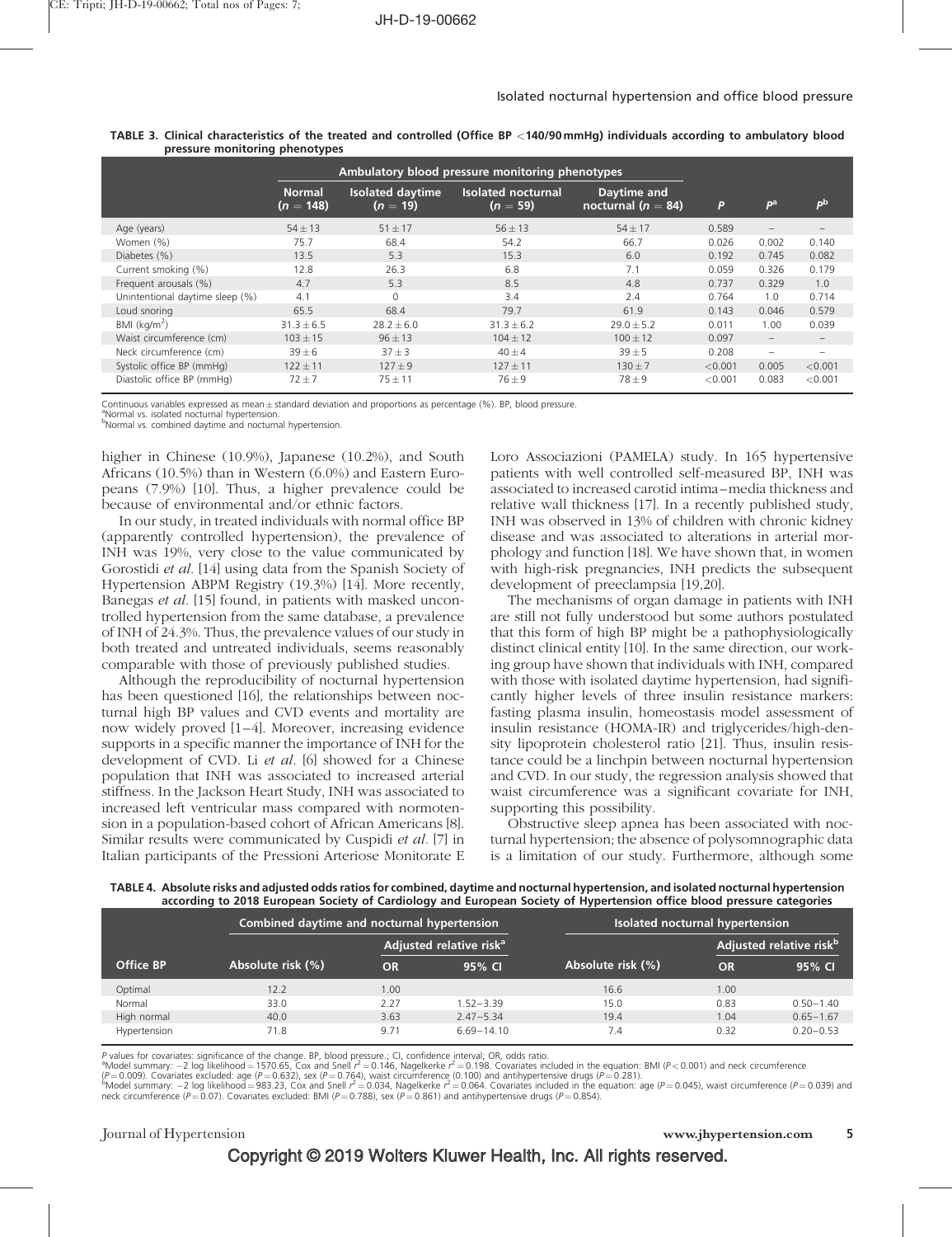data related to the quality of sleep were recorded, no specific questionnaire was used. In a recently published study, undiagnosed sleep apnea was found in 72.9% patients (29.3% mild, 26.6% moderate, 17.0% severe) of 188 patients with nocturnal hypertension [22]. In our cohort, neck circumference, a risk factor for obstructive sleep apnea, was also higher in individuals with INH suggesting that it could partially explain higher nocturnal BP values. However, the symptoms of inappropriate nocturnal resting (loud snoring, frequent arousals and unintentional daytime sleep) do seem similar among individuals with vs. without INH. Thus, although obstructive sleep apnea could be a cause for nocturnal hypertension, other mechanisms may be involved.

The INH prognosis was investigated using the International Database on Ambulatory Blood Pressure in relation to Cardiovascular Outcomes (IDACO) in 8711 individuals from 10 populations. During a median follow-up of 10.7 years, 1284 participants died and 1109 experienced fatal and nonfatal CVD events. Patients with INH had higher rates of all-cause and cardiovascular mortality and CVD events [9].

Thus, INH arises as an emerging mechanism for the cardiovascular damage observed in individuals with BP below the traditional hypertensive threshold. In this sense, Lawes et al. estimated that one-half of the high BP attributable burden of disease occurred in individuals with SBP levels less than 140 mmHg [23]. Furthermore, in our study, INH was a frequent finding in treated and apparently controlled hypertensive patients. This finding could be related to the residual risk previously described in treated patients [24].

Interestingly, our study shows that the relationships among combined daytime and nocturnal and INH with office BP values were different. Although the risk for combined daytime and nocturnal hypertension increased with higher office BP values, this was not the same for INH. First, most of the individuals who had INH had office BP less than 140/90 mmHg. Furthermore, the prevalence of INH was not significantly different in individuals with optimal, normal and high-normal BP. Finally, in regression logistic models, office BP categories predicts the possibility of combined daytime and nocturnal hypertension but not of INH. This lack of relation between office BP categories and INH increases the difficulties in the task of identifying the patients at risk because performing ABPM routinely in individuals with normal office BP is not feasible in the clinical practice. Therefore, the phrase from a title of Li and Wang [10] 'Isolated nocturnal hypertension: a disease masked in the dark' continues to be appropriate.

There are several limitations in this study that must be recognized. Firstly, some bias inherent to the experimental design (consecutive patients) could occur and prevalence values should not be extrapolated to general population. Secondly, the results are based on one BP monitoring only and short-term reproducibility has been questioned [16]. However, in an analysis of hypertensive patients enrolled in a placebo-controlled clinical trial the reproducibility of nocturnal hypertension was much higher than nondipping pattern [25]. Finally, and more importantly, it is not known

whether treating this condition would reduce the risk of CVD and mortality.

In conclusion, despite these limitations, our results show that nocturnal hypertension was the more prevalent phenotype of masked hypertension and more than one-third of the individuals with nocturnal hypertension presented the subtype INH. The INH should be taken into consideration in individuals with organ damage and normal office BP values, irrespectively of the antihypertensive treatment status or office BP category.

#### ACKNOWLEDGEMENTS

We acknowledge María Luz Salazar Landea for final English corrections.

#### Conflicts of interest

There are no conflicts of interest.

#### REFERENCES

- 1. Ohkubo T, Imai Y, Tsuji I, Nagai K, Watanabe N, Minami N, et al. Relation between nocturnal decline in blood pressure and mortality. The Ohasama Study. Am J Hypertens 1997; 10:1201–1207.
- 2. Sega R, Facchetti R, Bombelli M, Cesana G, Corrao G, Grassi G, Mancia G. Prognostic value of ambulatory and home blood pressures compared with office blood pressure in the general population: follow-up results from the Pressioni Arteriose Monitorate e Loro Associazioni (PAMELA) study. Circulation 2005; 111:1777–1783.
- 3. Draman MS, Dolan E, van der Poel L, Tun TK, McDermott JH, Sreenan S, O'Brien E. The importance of night-time systolic blood pressure in diabetic patients: Dublin Outcome Study. J Hypertens 2015; 33: 1373–1377.
- 4. Hansen TW, Li Y, Boggia J, Thijs L, Richart T, Staessen JA. Predictive role of the night-time blood pressure. Hypertension 2011; 57:3–10.
- 5. Li Y, Staessen JA, Lu L, Li LH, Wang GL, Wang JG. Is isolated nocturnal hypertension a novel clinical entity? Findings from a Chinese population study. Hypertension 2007; 50:333–339.
- 6. Li LH, Li Y, Huang QF, Sheng CS, Staessen JA, Wang JG. Isolated nocturnal hypertension and arterial stiffness in a Chinese population. Blood Press Monit 2008; 13:157–159.
- 7. Cuspidi C, Facchetti R, Bombelli M, Sala C, Tadic M, Grassi G, Mancia G. Is night-time hypertension worse than daytime hypertension? A study on cardiac damage in a general population: the PAMELA study. J Hypertens 2017; 35:506–512.
- 8. Ogedegbe G, Spruill TM, Sarpong DF, Agyemang C, Chaplin W, Pastva A, et al. Correlates of isolated nocturnal hypertension and target organ damage in a population-based cohort of African Americans: the Jackson Heart Study. Am J Hypertens 2013; 26:1011-1016.
- 9. Fan HQ, Li Y, Thijs L, Hansen TW, Boggia J, Kikuya M, et al., International Database on Ambulatory Blood Pressure In Relation to Cardiovascular Outcomes Investigators. Prognostic value of isolated nocturnal hypertension on ambulatory measurement in 8711 individuals from 10 populations. J Hypertens 2010; 28:2036–2045.
- 10. Li Y, Wang JG. Isolated nocturnal hypertension: a disease masked in the dark. Hypertension 2013; 61:278–283.
- 11. Fujita H, Matsuoka S, Awazu M. Masked isolated nocturnal hypertension in children and young adults. Pediatr Cardiol 2018; 39:66–70.
- 12. Williams B, Mancia G, Spiering W, Agabiti Rosei E, Azizi M, Burnier M, et al. 2018ESC/ESH Guidelines for the management of arterial hypertension: The Task Force for the management of arterial hypertension of the European Society of Cardiology and the European Society of hypertension: The Task Force for the management of arterial hypertension of the European Society of Cardiology and the European Society of Hypertension. *J Hypertens* 2018; 36:1953-2041.
- 13. Head GA, Shaw JE, Dunstan DW, Owen N, Magliano DJ, Chadban S, et al. Hypertension, white-coat hypertension and masked hypertension in Australia: findings from the Australian Diabetes, Obesity, and Lifestyle Study 3. J Hypertens 2019; 37:1615–1623.